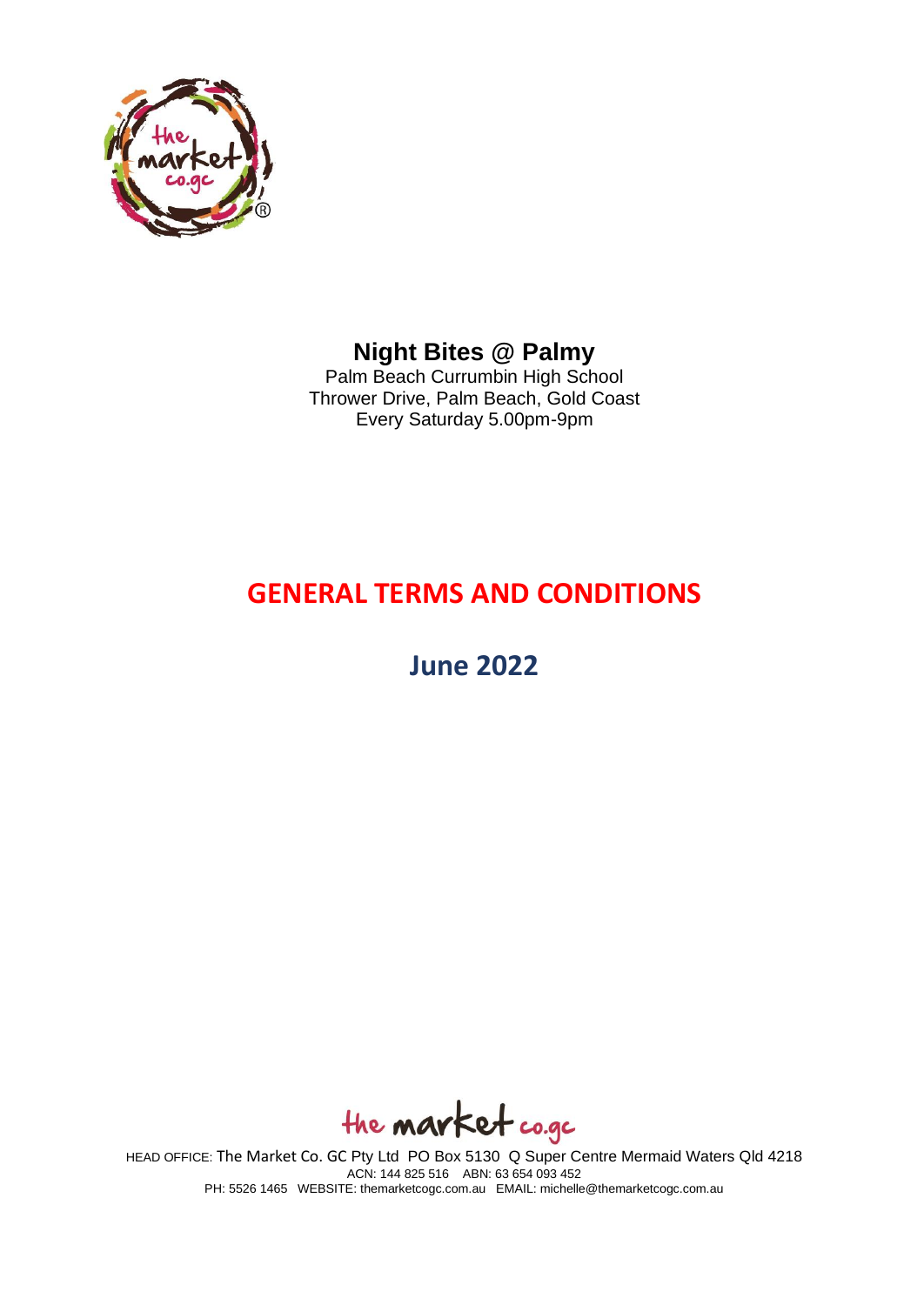# **1. Preamble**

These General Terms & Conditions must be read in conjunction with all other documents supplied from time to time by The Market Co. GC (TMCGC). This includes, but is not limited to, *Contingency Plans for Hazardous Weather, Emergency Evacuation Plan, Traffic Management Plan* and a **CovidSafe Market Plan. The CSMP** is amended on a regular basis as changes are made to it by the Queensland State Government.

All applicants must submit an Application Form prior to trading, whether purchasing or taking over the business of an existing Stallholder or applying for a new business. By submitting an the business of an existing Stallholder or applying for a new business. Application Form and paying the relevant Fees and any other application fees required by TMCGC, Stallholders agree to be bound by these General Terms and Conditions (which includes any other terms, conditions, policies and procedures set out in any documents provided from time to time.

Stallholders acknowledge that they may also be subject to further terms and conditions specific to a Market and will be notified of such specific terms and conditions prior to the event.

If a Stallholder is found to be in breach of these General Terms and Conditions TMCGC may, without warning, elect to immediately withdraw the Stallholder's Approval to Operate.

# **2. Attendance at Markets**

Stallholders agree to operate at the Night Bites @ Palmy Market for at least **one month** as a permanent stallholder. **Casual** sites are available on an informal basis from time to time at an additional charge.

TMCGC operates Markets on a permanent basis throughout the entire year, rain, hail or shine. As a permanent stallholder it is the responsibility of the Stallholder to attend every pre-paid regular Market whether attending, or not. In the event that a Stallholder is not able to attend a Market for whatever reason, including but not limited to holidays, business trips, illness, injury, motor vehicle breakdown, strong winds and/or rain, or any other unexpected event or emeraency, they will still be obliged to pay the requisite Stall Fees. This rule ensures the emergency, they will still be obliged to pay the requisite Stall Fees. continued loyalty of our customers and the ongoing successful operation of the Markets.

Stallholders acknowledge that it is not TMCGC's responsibility, if for any reason, a stallholder is unable, or does not wish, to attend a market on Market Day.

# **3. Compliance with Statutes, Regulations, etc.**

Stallholders must:

- a) Ensure that their business is registered in accordance with all relevant State Government and local Council regulations.
- b) Punctually comply with and observe all Statutes and all orders, ordinances and regulations relating to the Markets and to their activities at the Market.
- c) Not do or omit to do any act or thing whereby TMCGC may become liable to pay any penalty or bear any expenses incurred under any statute, ordinance, regulation, by-law, order, requirement, or notice.

the **market** co.gc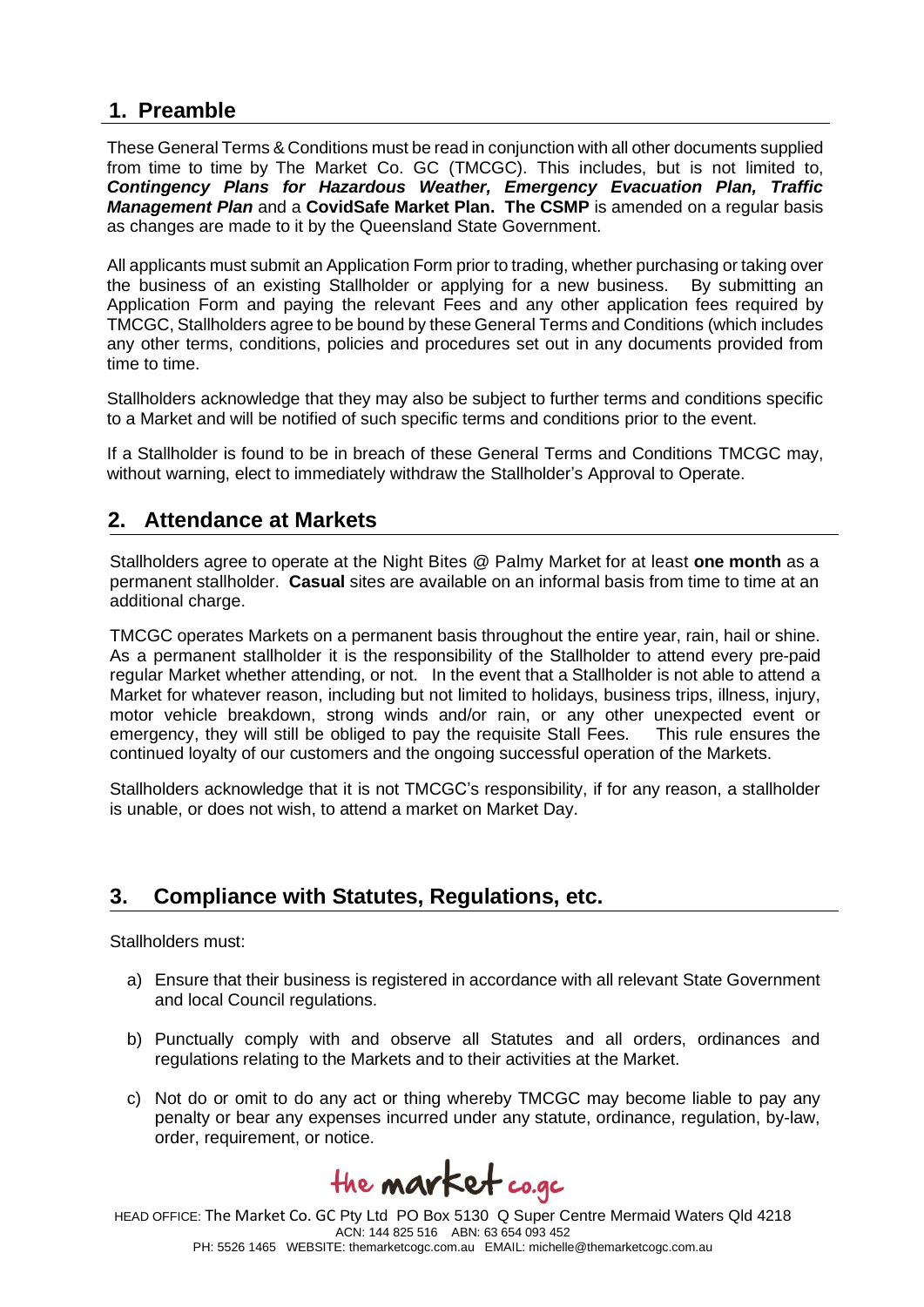d) Be equipped with a fire blanket and fire extinguisher at all Markets.

### **4. Contingency Plans for Hazardous Weather**

Stallholders agree that they will read and comply with the terms of the *Contingency Plans for Hazardous Weather* document provided under separate cover.

#### **5. COVID-19**

Stallholders agree that they will read and comply with the policies and procedures outlined in the *CovidSafe Market Plan* provided under separate cover, amended by Qld State Government from time to time.

#### **6. Dogs**

City of Gold Coast's health regulations state that *dogs are not permitted in areas where food is prepared or stored.*

#### **7. Electrical Equipment**

No Stallholder can use electrical equipment of any kind that has not been tested by a qualified electrician and has a current tag attached. All power leads should be heavy duty construction standard and must have a circuit breaker. Double adaptors are not permitted for commercial usage. A copy of your electrician's Detailed Latest Test Results Report must also be available for inspection at all times. Stallholders will be required to remove instantly from a Market any equipment with out-of-date testing and tagging displayed.

Stallholders are not permitted to plug in their power cords, rearrange power cords or remove power cords from power boards provided for stallholders' use. This can only be carried out by TMCGC staff member.

#### **8. Eligibility Criteria**

TMCGC is committed to bringing premium quality, fresh and gourmet foods to consumers in public spaces within Australia. TMCGC will give preference to the following types of Stallholders:

- a) Queensland and northern N.S.W. residents
- b) Organic, Biodynamic and Spray free foods from primary producers.
- c) Producers who grow, make or produce the food themselves within a 200km radius of the Market.

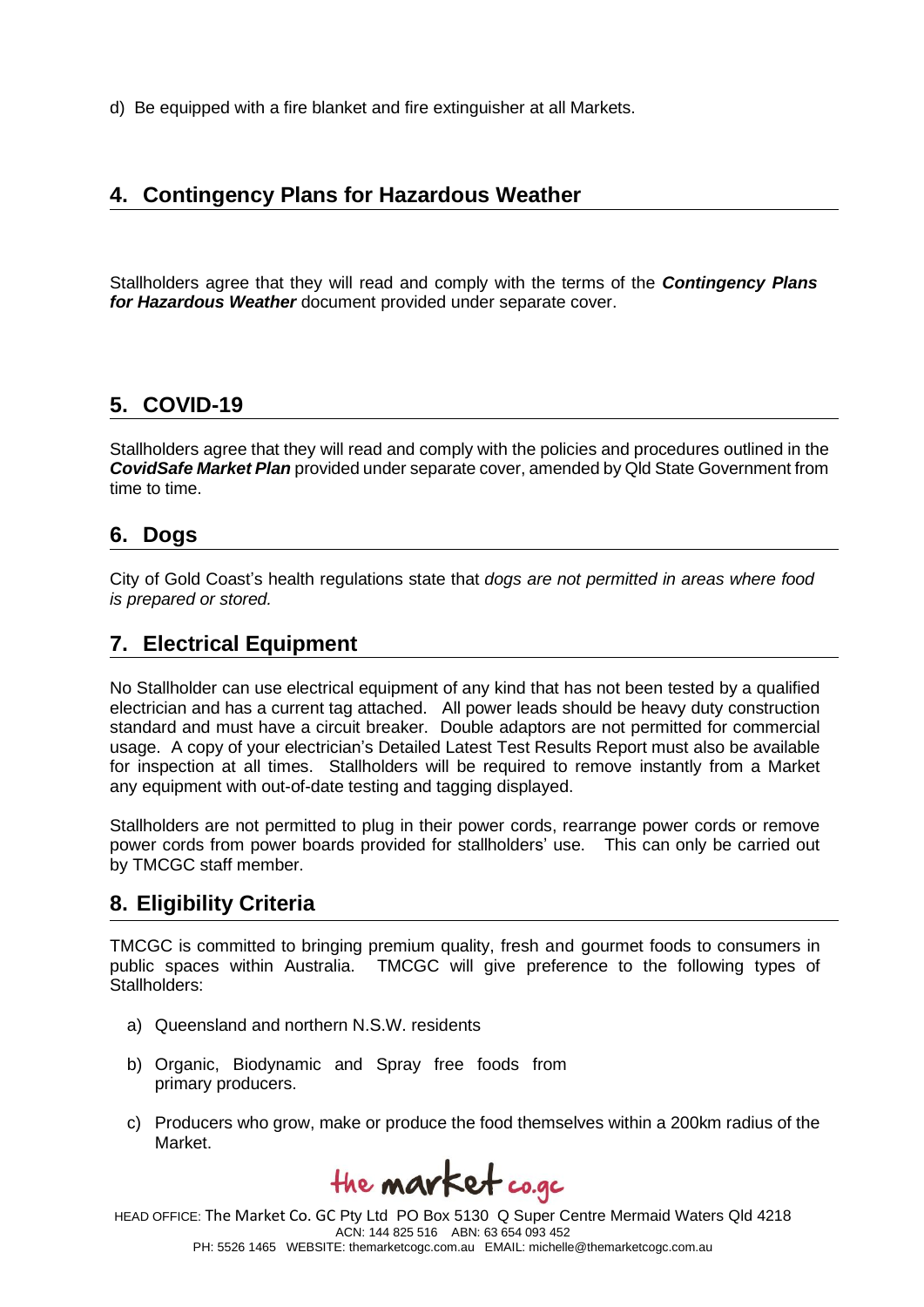- d) Artisans who make authentic exciting products
- e) Gluten free and vegetarian foods.

TMCGC strives to have a diverse and rich mix of Stallholders on each Market Day. The number of Stallholders selling one kind or type of product will be at the sole discretion of TMCGC.

TMCGC will retain the right, in its sole discretion, to refuse Stallholders and/or their staff, agents, or contractors, entry to its Markets and need not provide reasons for such refusal.

TMCGC reserves the right, in its sole discretion, to withdraw a Stallholders' Approval to Operate, at any time and for any reason. Stallholders acknowledge and agree that TMCGC is not liable to a Stallholder in relation to any loss or damage a Stallholder may suffer as a result of TMCGC's decision to withdraw a Stallholder's Approval to Operate.

# **9. Emergency Evacuation Management Plan**

Stallholders agree that they will read and comply with the terms of the *Emergency Evacuation Management Plan* document provided under separate cover*.*

# **10. Equipment**

Unless the use of certain equipment is specified by TMCGC, Stallholders must use their own judgement about what equipment is required for the selling of their produce or products.

TMCGC does not supply equipment to the Stallholders. Stallholders will need to bring everything required, including but not limited to coloured gazebos, trolleys, gazebo metal or cement weights, ropes, tarpaulins, tables, fitted black or hessian tablecloths that reach to the ground, stools (never chairs), fairy lighting/neon signs to enhance the stall and display equipment . And, don't forget the float!

Gazebos must be adequately weighted down with 15kg metal or cement weights on all legs at all times for work, health and safety reasons. When severe weather is forecast 30kg metal or cement weights must be used on all gazebo legs. TMCGC staff will inspect Stallholders' gazebos to ensure weights are being used appropriately. Weights are mandatory and must be used at every Market. Failure to provide weights for whatever reason will result in management requiring the stallholder to dismantle the gazebo or gazebos immediately. Work health and safety and public liability laws apply at all our Farmers' Markets.

Stallholders agree and acknowledge that:

- a) They are restricted to their stall site
- b) All measures should be used to enhance the illumination of the stall.
- c) They must comply with all relevant state and federal laws, including but not limited to relevant Occupational Work Health and Safety laws

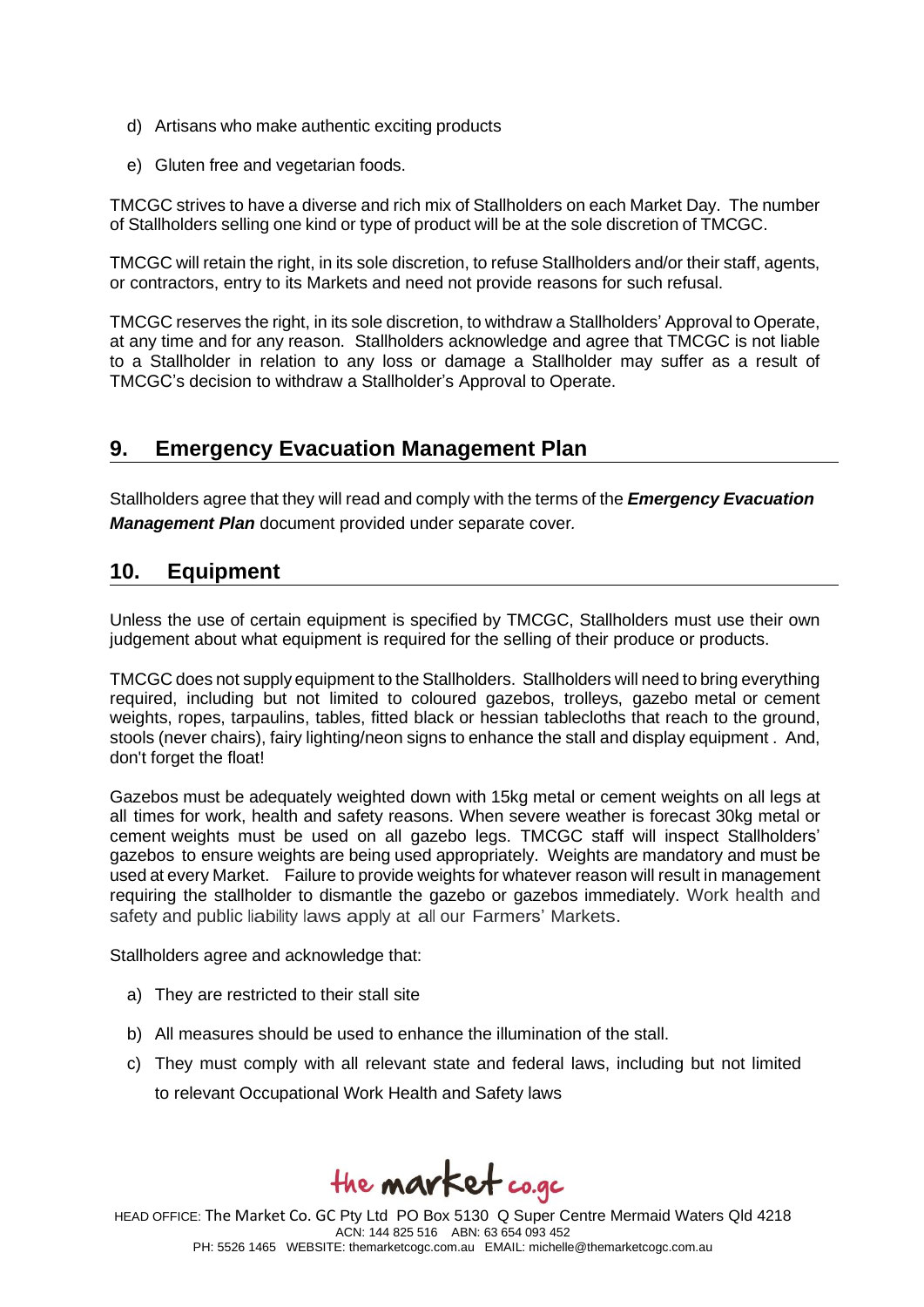- d) No produce, materials or other items (such as sandwich boards, signs, banners, flags) can be placed in the aisles or on the ground in front of or behind the stalls
- e) TMCGC may give direction on where the Stallholder must place their equipment or signage; and
- f) TMCGC may require Stallholders to remove dangerous, faulty or unsightly equipment.
- g) It is the responsibility of all stallholders to protect their products and should, at all times, have the necessary equipment to do so (e.g. additional shade gazebos, shade umbrellas, or sides for gazebos to protect against sun, wind and rain). In a food preparation area, suitable safe ground cover must be used to guard against oil or other ingredients' spillages. TMCGC will not be liable to Stallholders for damaged or broken stock, however caused. TMCGC has a limited number of gazebos sometimes available for hire but cannot guarantee their availability.
- h) Gas Bottle Safety where food stalls have gas bottles onsite please ensure it is connected to an appliance even when not in use or stored away for any food stalls. LPG Safety checklist should be completed by the stallholder and available for inspection.

# **11. Exclusivity**

No Stallholder is guaranteed exclusivity for their products at any Market unless they have specifically negotiated such exclusivity with TMCGC. However, a Stallholder who does not grow specific items of produce may be asked by TMCGC to remove these items from sale if the grower of that produce attends our Markets.

# **12. Extraordinary Charges, Fees and Other Costs**

Should TMCGC incur any extraordinary costs, expenses or other charges (Additional Charges) as a result of a Stallholder's activity at a Market, TMCGC will be entitled to be reimbursed for such costs, within a reasonable time frame, and may, at its discretion, invoice the Stallholder for those costs. Example of such additional costs may include (but is not limited to) costs of maintenance of TMCGC equipment, extraordinary cleaning charges, contract electrical charges from the use of your faulty equipment or any other outlay reasonably incurred by TMCGC in relation to one or more Stallholders

# **13. Food preparation for Sale to Public**

Stallholders selling ready to eat foods or offering samples to the public will require a Temporary Food Stall License from City of Gold Coast for the operation of their business at our Markets. The Health Department City of Gold Coast must be contacted to ascertain whether this license is applicable. If required, it is essential that the Stallholder complies strictly with the terms of their Temporary Food Stall License and a copy of this License must be kept at the stall site at all times for Council inspection.

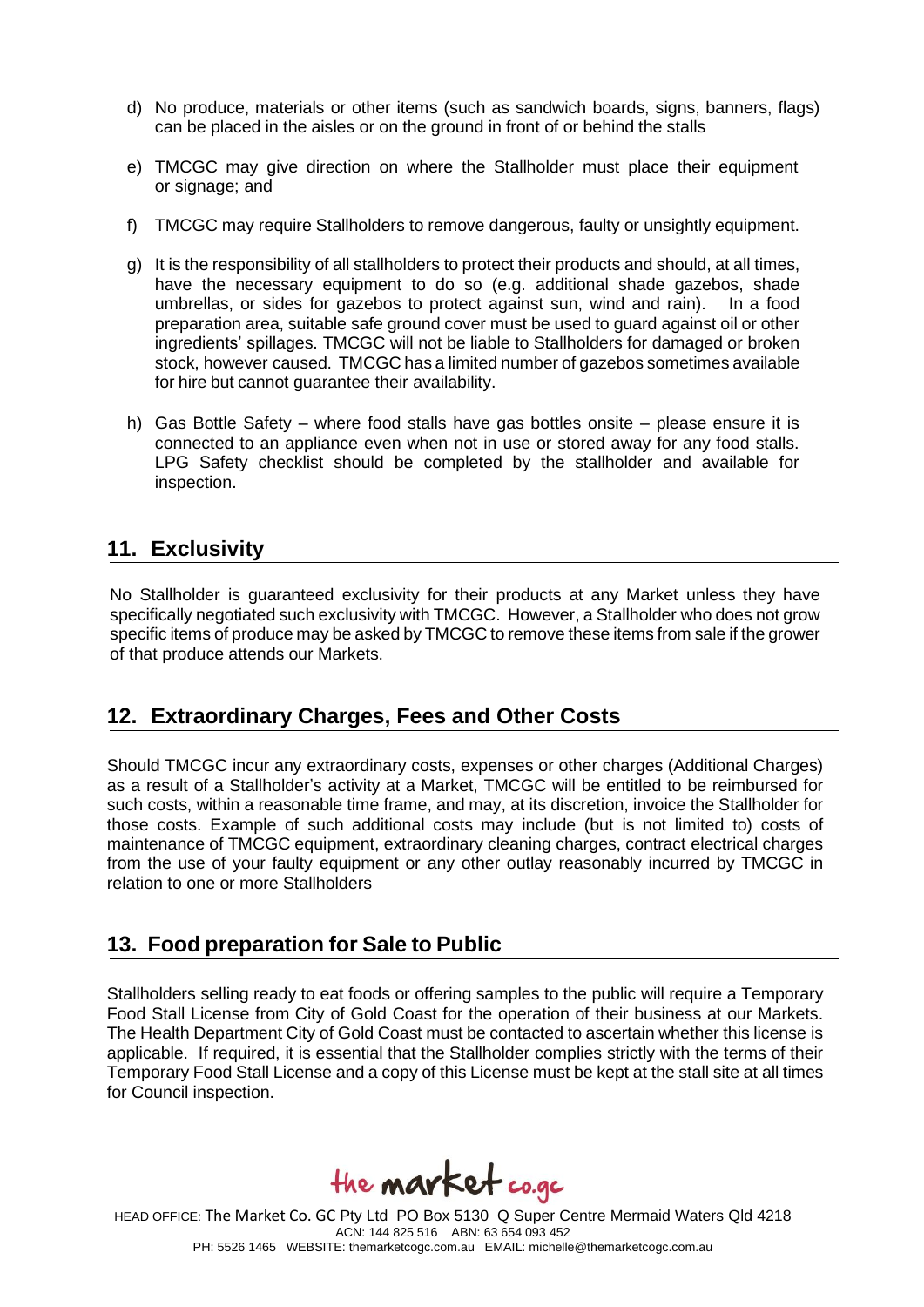In addition, Stallholders handling ready to eat foods must undertake a 2-day Food Safety Supervisor's Course at TAFE or online and if requested by TMCGC, must produce proof of completion of the course.

If TMCGC reasonably believes that a Stallholder is not complying with any laws or requirements regarding the preparation, presentation, or sale of food, then TMCGC may withdraw the Stallholder's Approval to Operate at a Market.

#### **Some handy links for you below:**

*Specific licensing application information:* 

[http://www.lgtoolbox.qld.gov.au/GoldCoastCC/EH/FoodBusinessTemporary/Pages/HowToAp](http://www.lgtoolbox.qld.gov.au/GoldCoastCC/EH/FoodBusinessTemporary/Pages/HowToApply.aspx) [pl](http://www.lgtoolbox.qld.gov.au/GoldCoastCC/EH/FoodBusinessTemporary/Pages/HowToApply.aspx) [y.aspx](http://www.lgtoolbox.qld.gov.au/GoldCoastCC/EH/FoodBusinessTemporary/Pages/HowToApply.aspx)

*Operator education:*  [http://www.lgtoolbox.qld.gov.au/GoldCoastCC/EH/FoodBusinessTemporary/Pages/ToolsandR](http://www.lgtoolbox.qld.gov.au/GoldCoastCC/EH/FoodBusinessTemporary/Pages/ToolsandResources.aspx) [e](http://www.lgtoolbox.qld.gov.au/GoldCoastCC/EH/FoodBusinessTemporary/Pages/ToolsandResources.aspx) [sources.aspx](http://www.lgtoolbox.qld.gov.au/GoldCoastCC/EH/FoodBusinessTemporary/Pages/ToolsandResources.aspx)

#### **14. Force Majeure**

In the event that TMCGC is unable to operate a Market or Markets, or is otherwise unable to comply with its obligations under this Agreement, as a result of a Force Majeure, or for some other reason outside the control of TMCGC, then TMCGC is not:-

- (a) liable for any costs, damages, or loss incurred by the Stallholder as a result of the delay or cancellation of a Market; or
- (b) required to refund to the Stallholder any Stall Fees or other fees paid to TMCGC in relation to any delayed or cancelled Market.

#### **15. Goods for sale**

All goods for sale must be approved by TMCGC. Should there be a desire to add or change the mix of products offered for sale, an application must be made in writing to TMCGC. TMCGC reserves the right to specify or refuse approval of certain types of products a Stallholder may wish to sell on any Market Day. Multi-level Marketing (MLM) companies and commercial operations such as retail shops are not permitted to operate at TMCGC Markets.

#### **16. Governing law**

These Terms and Conditions will be construed in accordance with the laws of Queensland.

#### **17. Insurance**

All Stallholders must have current public and product liability insurance providing a minimum of \$10 million cover. Stallholders must provide evidence of current insurance cover prior to

the **market** co.gc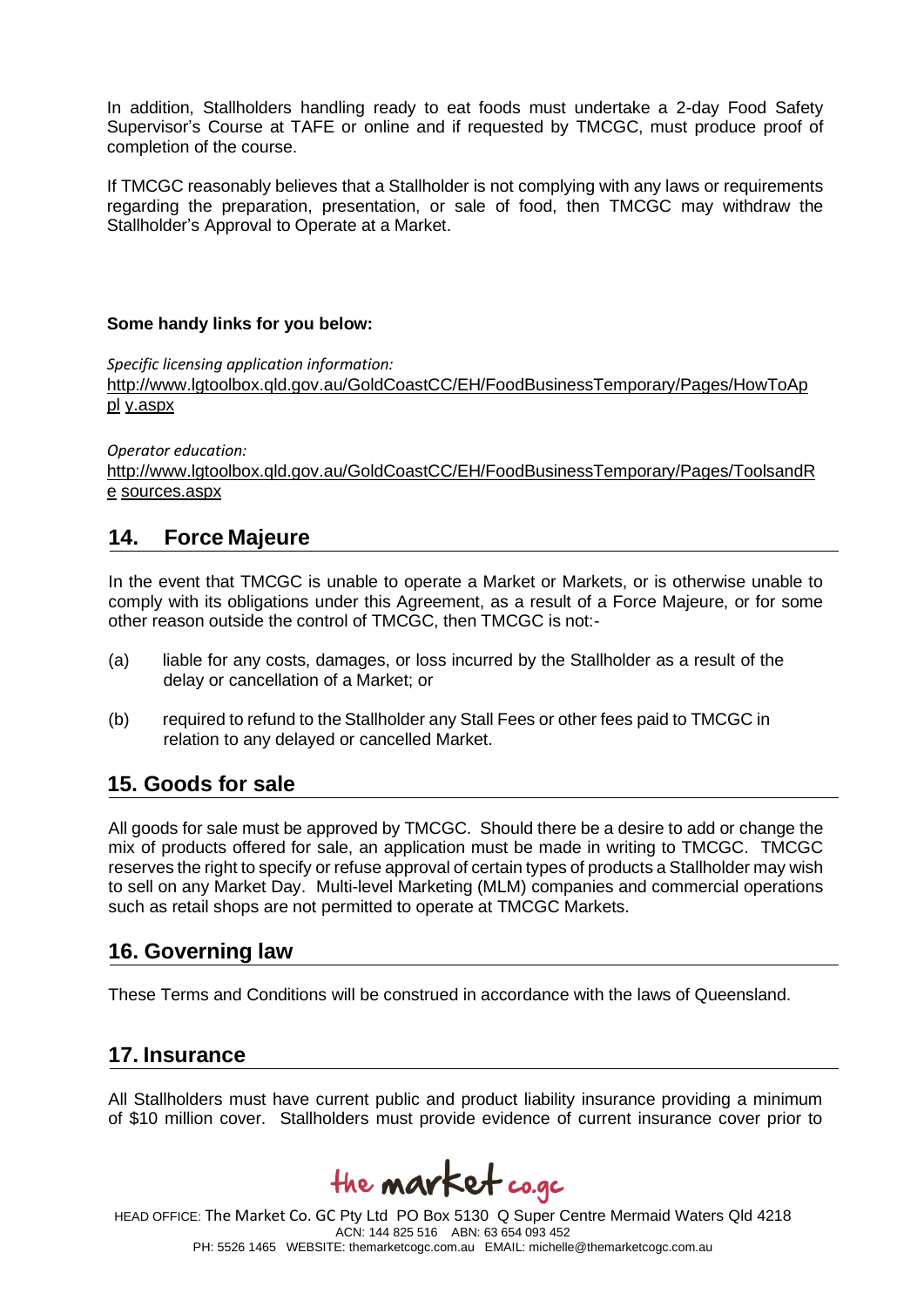trading at TMCGC's Markets and thereafter upon reasonable request from TMCGC and must have a copy of the Certificate of Currency at any Market at which they operate.

Stallholders must also have current WorkCover Insurance for all employees, if applicable. Stallholders agree that they will otherwise hold any forms of insurance that are reasonable to protect themselves and their property against any loss or damage. TMCGC may request copies of these insurance policies on an annual basis. Failure to provide evidence of current insurance cover will lead to withdrawal of approval to operate at the Markets.

# **18. Labelling Truthfully**

All labelling must conform to the Queensland Health Department's standards. Assistance is contained in the "Label Buster Guide" available from Queensland Health, however all Stallholders must obtain their own advice in relation to legal requirements. Queensland Health, from time to time, visits the Market to ensure all labelling and packaging conforms to State Regulations.

From 1 July 2018, food to be sold in Australia must be labelled according to the requirements of the *Country of Origin Food Labelling Information Standard 2016.* It requires most food suitable for retail sale in Australia to carry country of origin information.

- *Certified Organic*, '*in conversion to organic*' and *Biodynamic* labelling can only be used on foods that has been certified by an accredited certification body. Documentation must be maintained to verify the certification status of each product labelled to enable verification of the products so labelled. This will be provided through the certificates for each product claiming to be certified. Current Certificates must be displayed at all times. The Organic certification program can cover both Biodynamic (or BD) certification as well as organic certification.
- *Chemical Free:* A certificate from the Chemical Free Farmers Association must be displayed to provide reassurance to the buying public.
- *Grown by an Organic or Biodynamic Process:* Should you wish to state the contents of your products or produce are 'grown organically or Biodynamically' but they are not certified, a sign must be displayed detailing the growing processes used.

#### **19. Liability and indemnity**

A Stallholder indemnifies TMCGC against all claims, damages, costs, or expenses which TMCGC may sustain or incur or for which TMCGC may become liable as a result of:

- (a) loss, damage, or injury from any cause to property or person at a Market occasioned or contributed to by the neglect or failure of the Stallholder or any servant, agent, or invitee to perform any of the conditions of this agreement
- (b) loss, damage, or injury from any cause to property or person caused or contributed to by the Stallholder, or any servant, agent, licensee, invitee arising out of the activities of the Stallholder at a Market; and

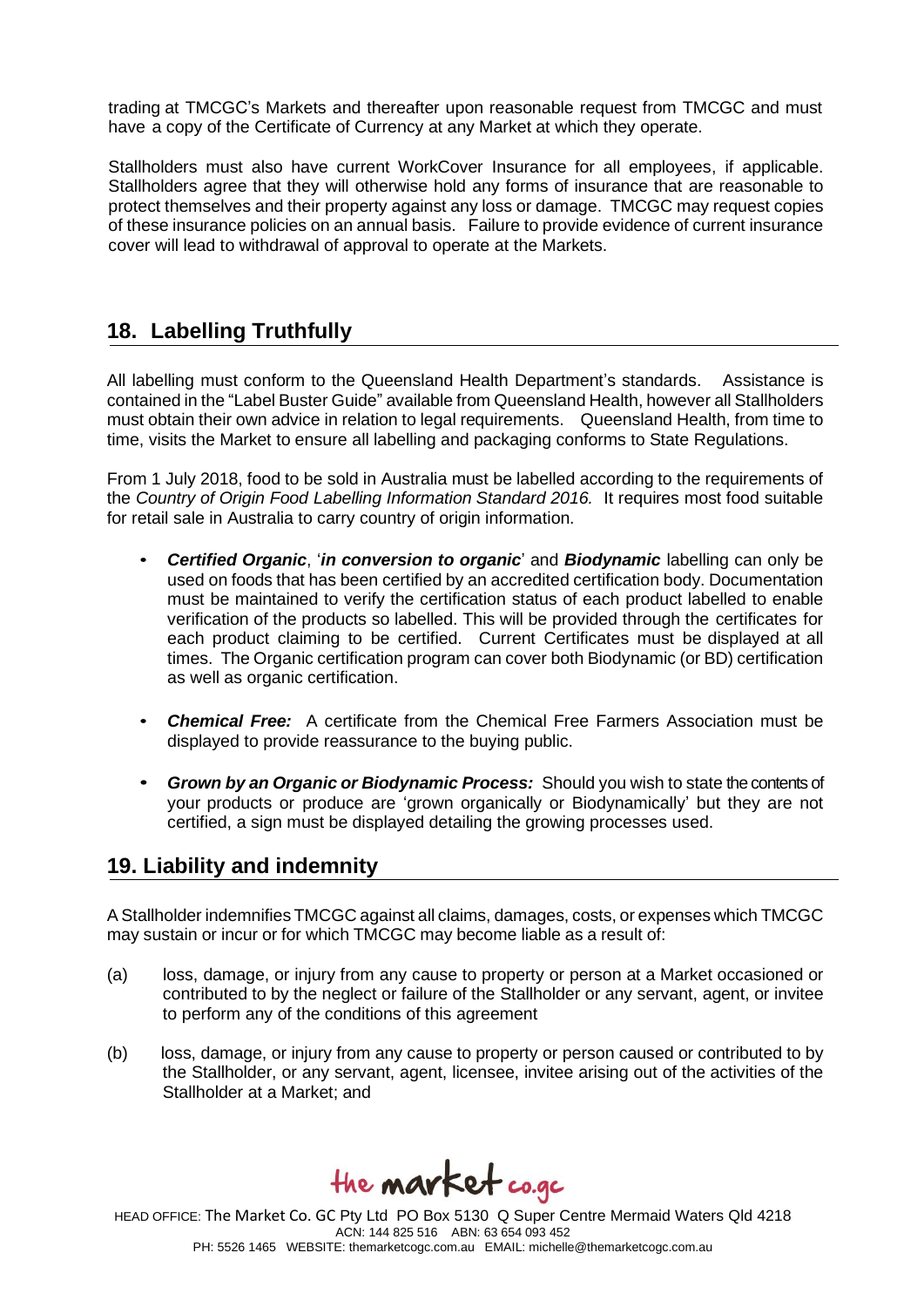(c) any personal injury sustained by any person in or about the Stallholder's Stall Site resulting from any cause whatsoever.

Stallholder agrees that they attend and trade at a Market at their own risk. Stallholder agrees that TMCGC will not in any circumstances be liable to the Stallholder for any personal injury or damage to the equipment, merchandise, stock-in-trade, or any other property of any description in the possession of the Stallholder at the Market.

Stallholder agrees that TMCGC will not be liable for any loss of profits resulting from the damage even if the damage occurs by reason of any act or omission by TMCGC, its employees or agents.

#### **20. Parking**

Stallholders and their staff must park their vehicles where directed by TMCGC. Stallholders must continue to remind staff, new and old, of their obligation to only park in the car park provided for them. All other car parking spaces must only be used by visitors to the Market.

Parking illegally, or in spaces reserved for the public visiting the Markets or hindering the normal flow of traffic in and around each Market site could jeopardise the continuing operation of the Markets and is not permitted. Any Stallholder or staff member found to be parking contrary to TMCGC's directions will be deemed to be in breach of these General Terms and Conditions and TMCGC may terminate its agreement with the Stallholder immediately

Stallholders remain liable for any parking infringement notices, damage to vehicles or related issues regarding parking of their vehicles.

#### **21.Payment of Stall Site and Other Fees**

- (a) **Permanent stallholder**: Stall sites are booked one month in advance on a monthly basis on the  $20<sup>th</sup>$  of the current month for the following month. This is a discounted price and casual sites are more costly. When a booking is confirmed the stallholder will be contacted and all relevant market information will be provided.
- (b) **Casual stallholder**: These sites become available from time to time at random areas around the market. Casual sites must be booked and paid for by 3pm on the Thursday prior to the Saturday market requested. When this casual booking is confirmed by Market HQ all relevant information will be provided to the vendor. Casual sites are charged at different rates to permanent sites. Our General Manager will be happy to discuss the different rates with you.

#### **22. Plastics – Bags, Containers and Utensils**

Stallholders' goods should not be bagged into plastic bags for sale to the public.

Any food and drinks sold by a Stallholder should be given to customers in responsibly sourced paper, or beneficial bioplastic made from plant-based resins derived from plant starch such as

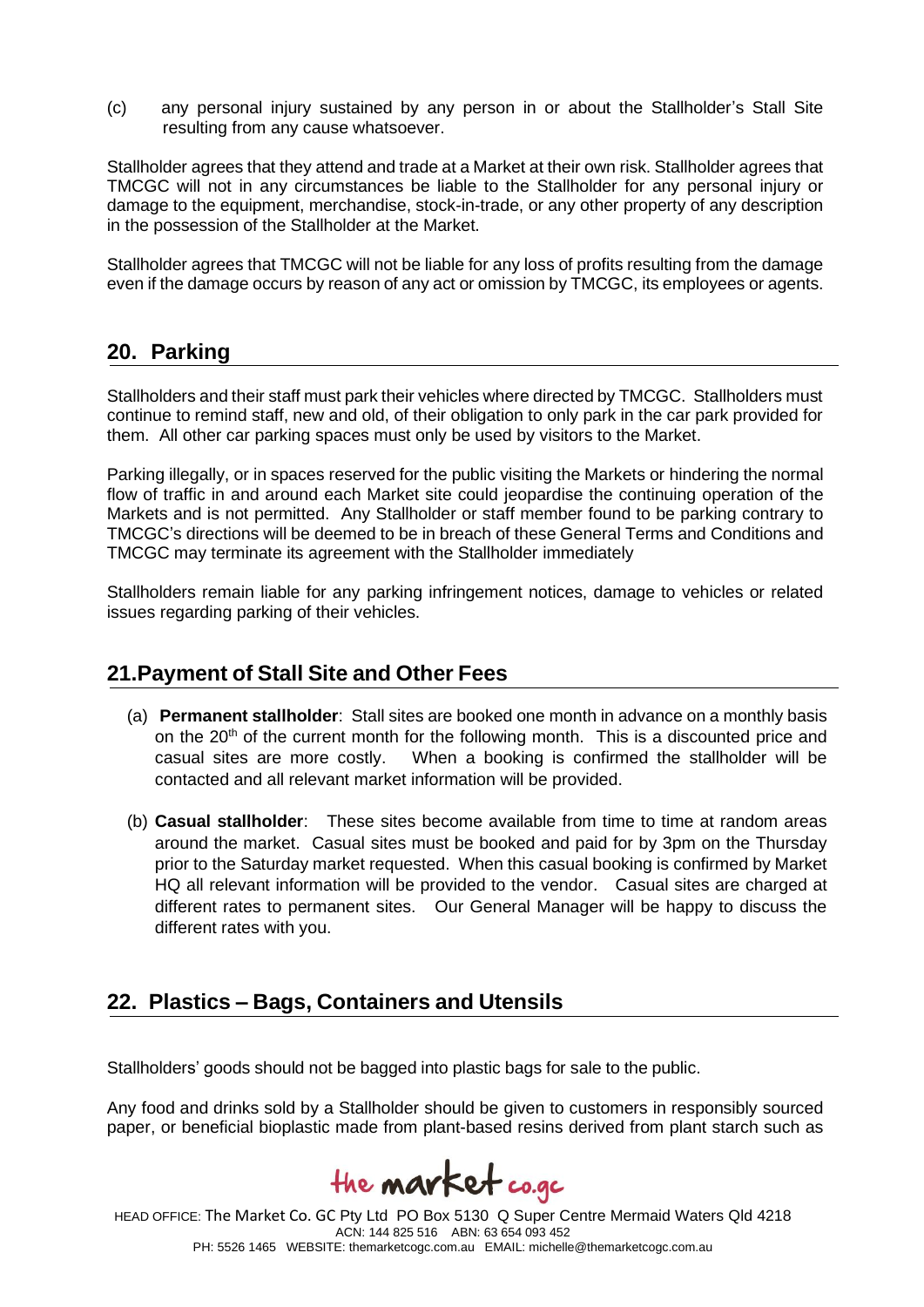tapioca and corn or sweet sugarcane pulp (bagasse) containers and plates. Eating utensils, serviettes, stirrers and drinking straws must be single use and manufactured from plant material.

#### **23. Power**

Electricity will be provided for an additional cost. Electricity is only available for the purpose approved and will be subject to availability at some Markets. Stallholders acknowledge that TMCGC provides no warranty as to the availability of electricity at any specific Market and Stallholders will not be entitled to any refund or compensation due to any issues relating to the supply of electricity.

TMCGC does not provide any equipment for Stallholders to connect to the electricity. Stallholders may only use power leads and electrical equipment that are safe, comply with Occupational Health and Safety requirements, and are tested and tagged. TMCGC reserves the right to inspect electrical equipment and cables at any time. Stallholders will be asked to remove immediately equipment from a Market in circumstances where the equipment is untagged or tagged out of date, or in circumstances where Stallholders cannot produce a Detailed Latest Test Results Report upon request.

Electric power leads must be heavy duty construction standard, connected to TMCGC provided power boards or wall power outlets and used with due consideration so they do not impede the safe public walkways for members of the public.

Stallholders are not permitted to plug in their power cords, rearrange power cords or remove power cords from power boards provided for stallholders' use. This can only be carried out by TMCGC staff members.

#### **24. Promotion**

TMCGC reserves the right to advertise or promote Stallholders in connection with TMCGC and the Stallholder provides its irrevocable consent to TMCGC taking and using photos and/or videos which may contain images of Stallholders and/or their produce.

#### **25. Refunds & Credits**

Stallholders agree and acknowledge that:

- (a) Stall Fees are not refundable whether they have attended a Market, or not
- (b) Credits and refunds will not be issued due to bad weather on Market days. TMCGC operates its Markets regardless of the weather; and
- (c) Refunds or credits will not be issued relating to the Force Majeure clause contained herein.

#### **26. Rubbish, Waste & Recycling**

the **market** co.gc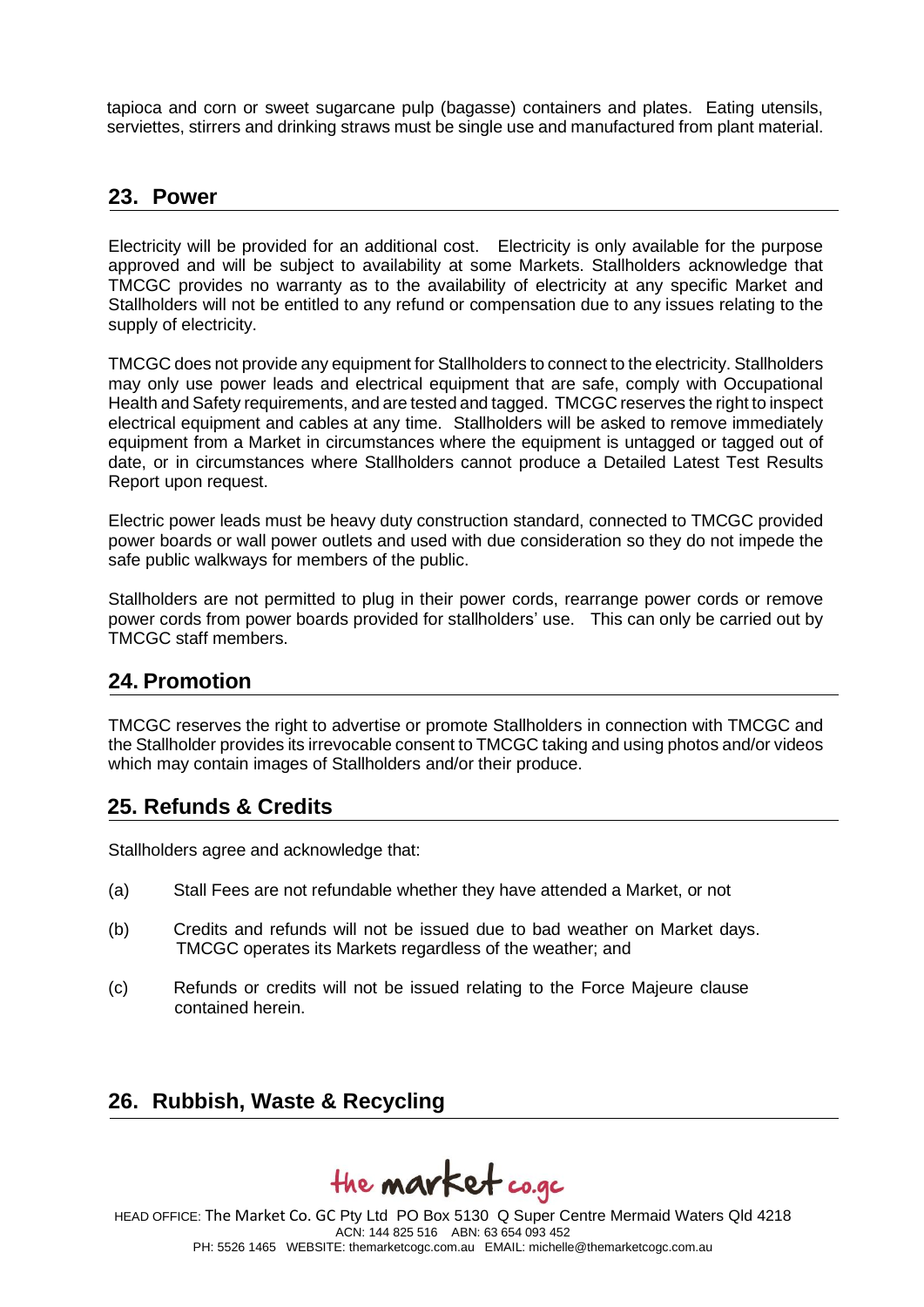The school can provide recycling and composting facilities which means all food waste can be left in 20L (or larger) buckets. This food waste will then be placed in their composting equipment which will change it to extraordinary nutrients for public and private gardens and parks.

The school is also providing new compartmentalised bins around the school grounds for visitors to the Market. These bins should make it easier for our customers to sort their waste into the correct bin.

No stallholder rubbish can be placed in the bins provided for the public's use.

No waste of any sort should be placed in any large industrial waste bins used by the landowner. No liquids of any sort or oils can be tipped down drains or sinks.

The Stall Site must be left in the condition it was found. Should a Stallholder not make good their site at the end of any Market Day, TMCGC reserves the right to charge Stallholders a Cleaning Fee and/or withdraw the Stallholder's Approval to Operate.

#### **27. Severance**

If any clause in these Terms and Conditions is, for any reason, considered or found by a court of competent jurisdiction or any competent government authority to be invalid, illegal or unenforceable, that term is to be severed from the remainder of the terms of these Terms and Conditions and will be deemed never to have been part of these Terms and Conditions. The remainder of the terms will remain in full force and effect.

#### **28. Social Media**

It is strongly advised that all Stallholders have business Facebook and Instagram pages. Any business not engaging with technology and social media will have major problems surviving in the future. Staff at TMCGC's Market HQ office will be pleased to offer informal classes in basic social media skills.

# **29. Stall Requirements**

All Stallholders must use gazebos and/or trestle tables and will be subject to local food legislation and regulations.

Trestle tables must be covered with fitted black polyester or hessian fabric that reaches the ground on all sides and produce for sale must be displayed in a visually attractive way. All products must have prices prominently displayed.

If a stall is on bitumen or another hard surface such as a netball or basketball court and you are preparing hot foods which are likely to cause oil stains or other damage to the surface, it is the responsibility of the stallholder to ensure that there is a suitable and safe ground cover in the stall and that the site is left in a clean state on completion of the market.

# **30. Stallholder Sites**

Stallholders obtain **no right, title or interest in the Stall Site** and cannot transfer or otherwise deal with a Stall Site. This applies irrespective of the tenure of a Stallholder or any advance

the **market** co.gc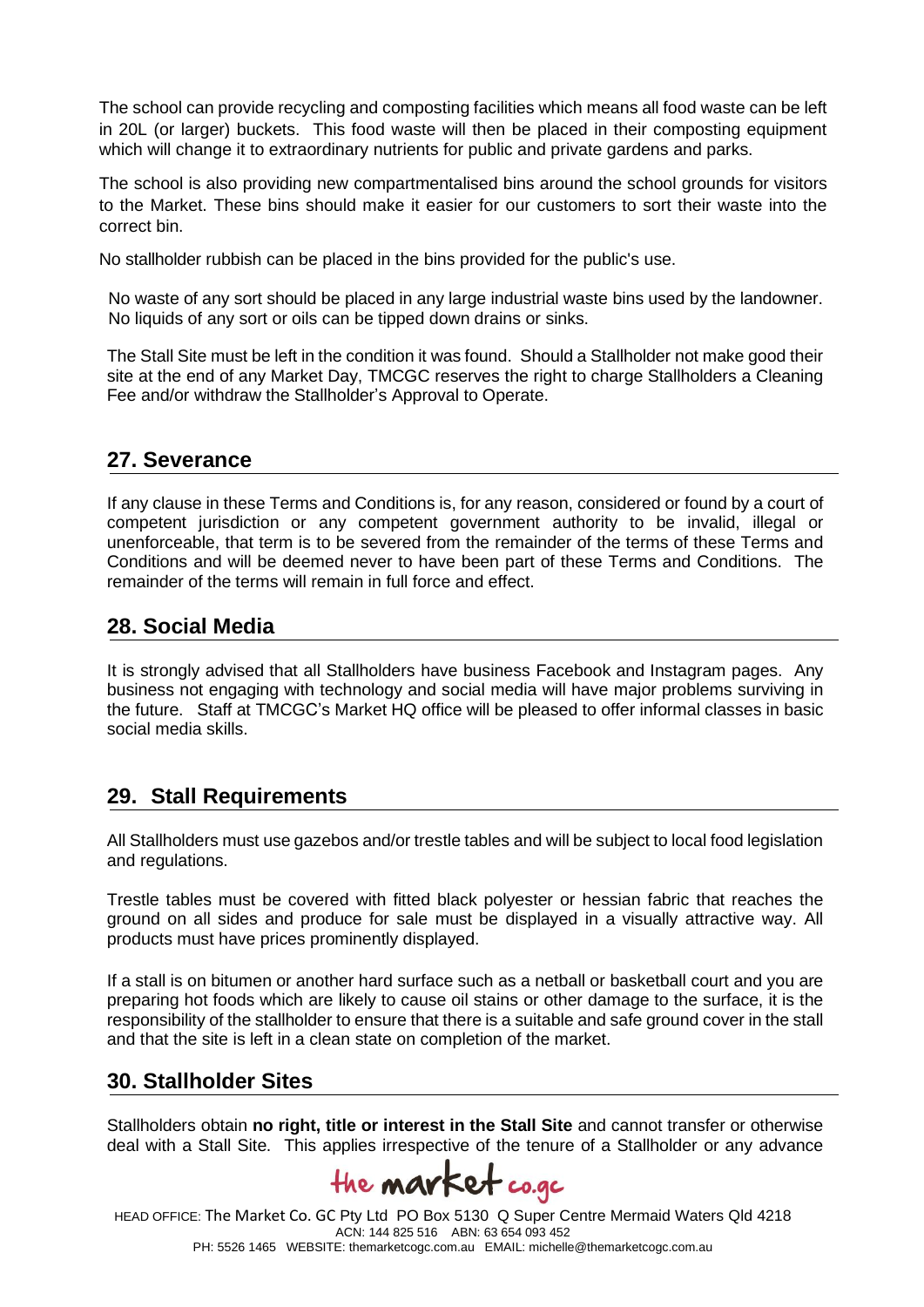payment made. Stallholders acknowledge and agree that TMCGC may move Stallholders at any time to different site on different Market Days.

# **31. Standards of Presentation and Behaviour**

Stallholders and their staff who attend and sell at the Markets must have a solid understanding of the produce/product offered for sale.

All products offered for sale **must** be clearly marked with a price.

Stallholders must be clean and neatly presented, preferably wearing a uniform or consistently coloured shirts if there is more than one person selling at each stall. Shoes must be worn at all times.

Stallholders and staff must not smoke within the Market precincts and car parks.

If for some reason, such as a medical condition, Stallholders must sit during a Market, only elevated stools are permitted as this will encourage interaction with the public. Low chairs are not permitted.

Stallholders should not wear earphones, talk on a mobile phone, text, Facebook, Instagram, Twitter or use other devices whilst manning a stall, apart from when posting on your Facebook or Instagram pages or like or sharing posts from the Markets' pages. Looking down at a screen does not encourage any interaction with a prospective customer and could lead to the failure of a business to thrive.

Stallholders must be polite and well-mannered to TMCGC Management, other Stallholders, staff and customers at all times. Stallholders must comply with all TMCGC's directions at all times. Friendliness, smiling and using customers' names is strongly encouraged!

#### **32. Term**

These General Terms and Conditions continue to apply to the Stallholder in conjunction with any other General Terms and Conditions relating to any other market of TMCGC.

All amounts owing by the Stallholder to TMCGC at the time the Stallholder ceases to operate at the Market will become immediately due and payable to TMCGC.

#### **33. Trading times**

Times are subject to change at any time. However, TMCGC will use reasonable endeavours to provide as much notice as possible of any change in trading times and will publish trading times of its Markets on its Website, Facebook pages and Instagram.

**Night Bites @ Palmy** - Palm Beach-Currumbin High School, Thrower Drive, Palm Beach – Every Saturday 5pm-9pm

• You may commence set up no earlier than 3.00pm or as directed by TMCGC.

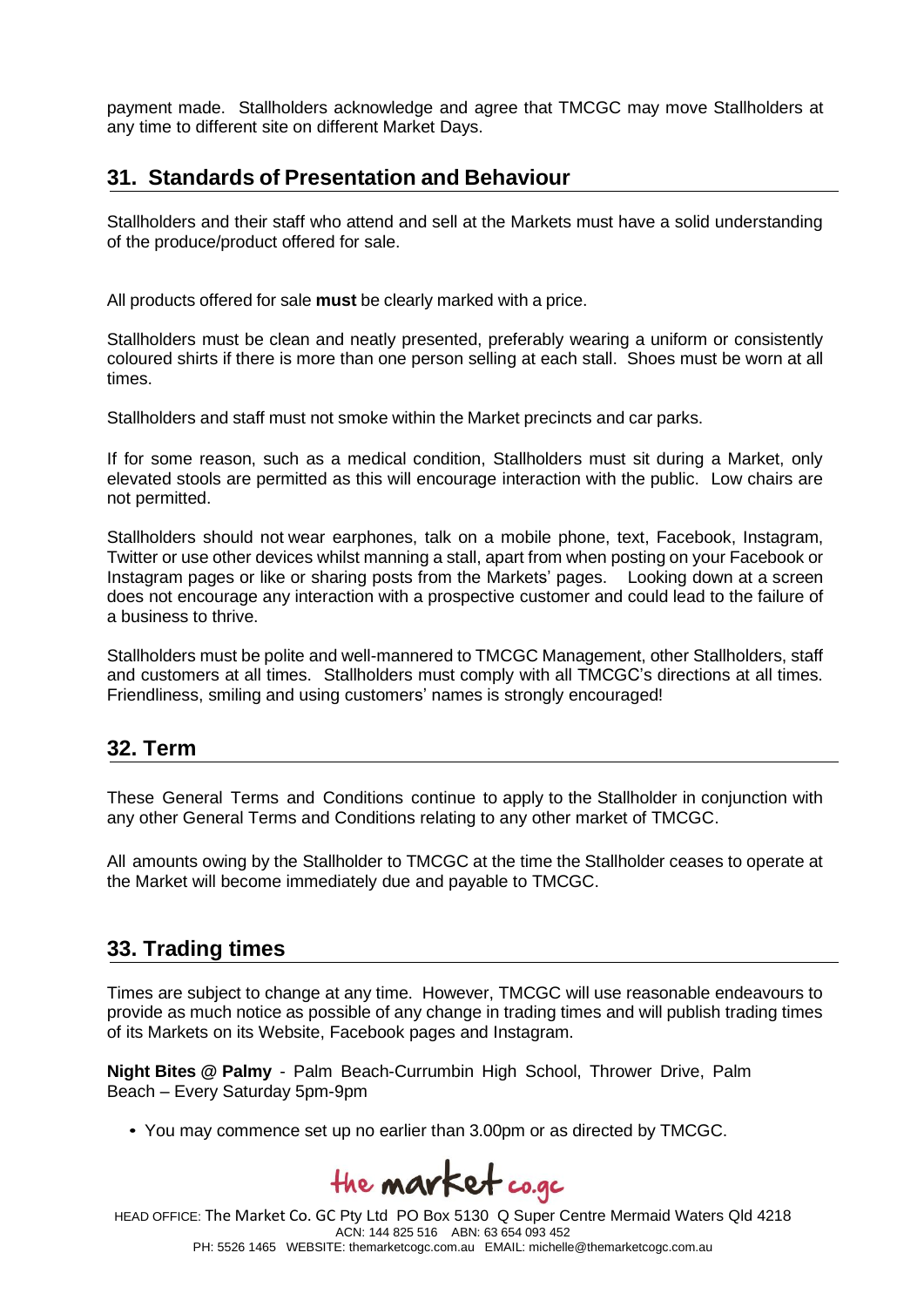- Vehicles may enter and depart the Market precincts at no more than 4kms/hr with hazard lights flashing to unload and pack up at your Stall Site.
- If directed by TMCGC's staff, your vehicle(s) must be removed from the Market precinct at least 30 minutes prior to the commencement time and parked where directed by TMCGC staff.
- There must be no vehicle movement on the Market Site until at least 30 minutes after the end of the Market and only then when most of the customers have departed the site and TMCGC gives permission to depart (always with due consideration of those customers still in attendance and those Stallholders still packing up their sites).

Stallholders are not permitted to pack up and leave the Stall Site because of rain or any other weather conditions without the consent of TMCGC or from a Market Manager. If Stallholders sell out of product prior to the Market closing time they are not permitted to pack up and leave early without the express consent of TMCGC. The gazebo must not be dismantled, and a prominent sign should be displayed, similar to *'SORRY - (Stallholder's name and the products being sold) SOLD OUT! We look forward to seeing you next week."*

#### **34. Traffic Management**

Stallholders agree that they will read and comply with the terms of the *Traffic Management Plan* **–** *Bump in Bump out* document provided under separate cover.

#### **35. Unacceptable behaviour**

Rudeness, ignoring the instructions of TMCGC or any anti-social behaviour, whether in person, by phone, by email or social media, will be considered a breach of these General Terms and Conditions. Such behaviour will not be tolerated and may result in the immediate ejection from a Market with no refunds or credits applying. TMCGC retains the right to refuse entry to a Market to any Stallholder acting in this manner.

Offensive language and aggressive behaviour towards other stallholders, their staff, Market Management or customers in general is grounds for instant withdrawal of approval to attend TMCGC's markets. Also, major disruption and damage to the Markets' and TMCGC's reputation can be caused by a stallholder discussing with other stallholders and customers any perceived grievances they may have. Any issues or concerns should be immediately brought to the attention of Market Management.

Again, should this behaviour be notified to Market Management it may lead to withdrawal of approval to attend TMCGC's Markets.

Stallholders must never criticise TMCGC, or a fellow trader, either to the public or other Stallholders. Stallholders must never comment negatively to customers or other Stallholders about the produce or products being sold or displayed by other Stallholders. Again, any disputes must be brought to the attention of market management or staff.

#### **36. Waiting Lists**

the **market** co.gc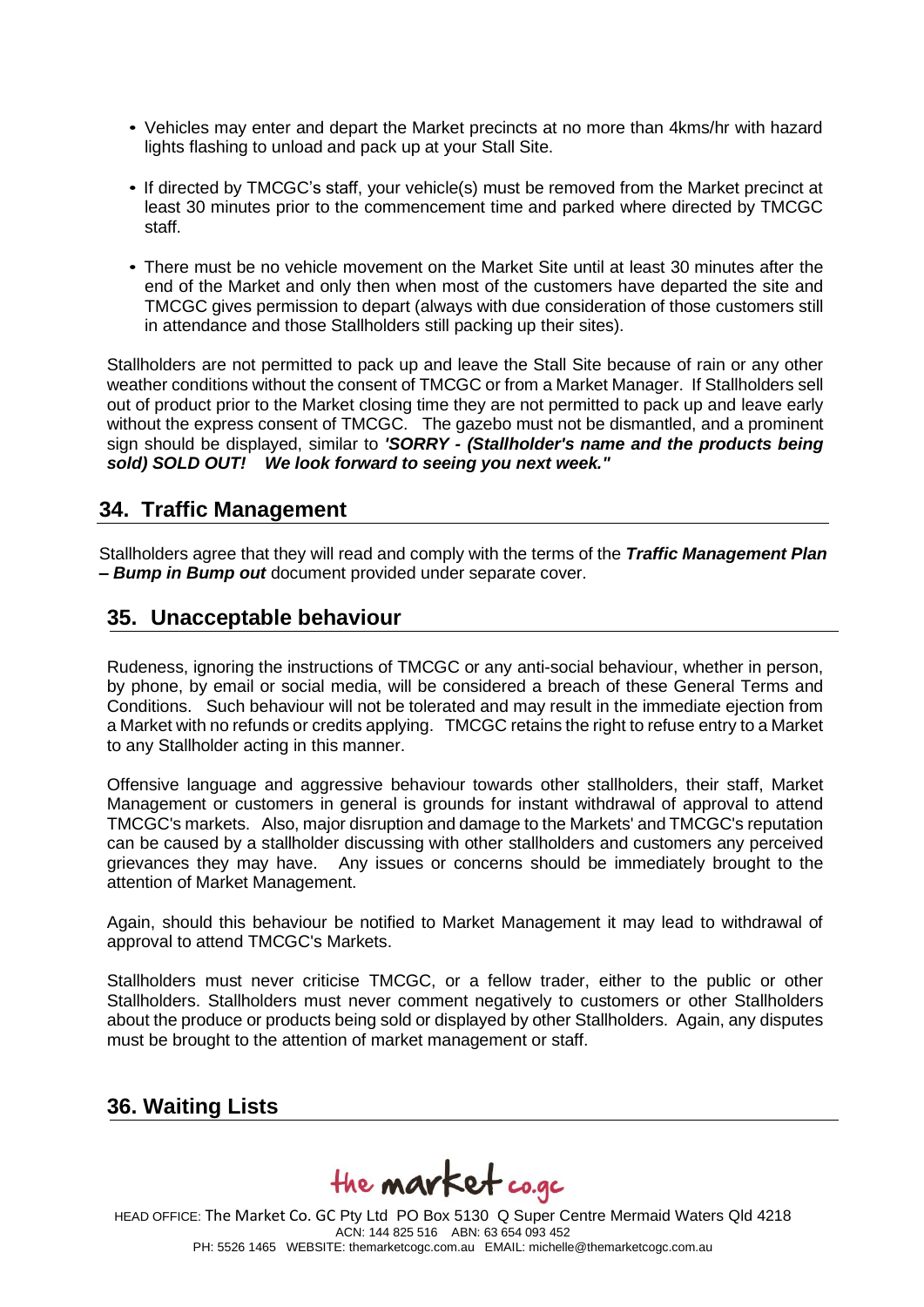When all available sites for vendors in the same class, or those preferred by TMCGC have been allocated, applicants in these classes wishing to participate in a Market Day will be placed on a waiting list. Those on the waiting list will be invited to attend a Market Day as soon as a site becomes available. However TMCGC makes no warranties or representations about how long it will take, if at all, for a producer to secure a site at a Market Day. TMCGC reserves the right to prioritise Stallholders on the waiting list in any way it deems fit.

# **37. Weather - Extreme heat**

Given that our summer temperatures are likely to increase as the climate changes and with summers also lengthening, all stallholders and staff must take particular care during very hot days. Please ensure hats, protective clothing and drinking water are always available and, if necessary, bring a fan for personal cooling.

If a Stallholder and/or staff or representatives have a pre-existing medical condition that could be exacerbated by the heat, it is the Stallholder's sole responsibility for ensuring that it is safe to attend and operate the stall at the Market.

# **38. Weather – Protection for customers**

It has been proven that Stallholders who provide weather protection (an additional gazebo) at the front of their stall always acquire additional income during times of either very hot or very wet weather. When asked, customers say they much prefer to wait to be served under cover and will pick out those stallholders in preference to those not providing weather protection. And with climate change giving us more extremes of hot and wet weather the stallholders providing this additional protection will always do better than those who don't. It is strongly recommended that wherever possible all stallholders provide this additional weather protection.

# **39. Weather – Wet/Windy/Cyclonic**

The Market is conducted in the open air and will operate in varying weather conditions. It is the responsibility of all stallholders to bring their own covers, weights to hold down equipment and other equipment for the purpose of protection against adverse weather conditions. Our Markets are promoted and advertised as operating "rain, hail or shine" so inclement weather is no excuse for your non-attendance or packing up and leaving the market early.

Should a Market be cancelled, because of cyclonic conditions, no credits or refunds are issued. Please do not apply for a stall unless you are prepared to take the risk on weather.

# **Definitions**

In these Terms and Conditions, the following terms have the following meanings:

**"Approval to Operate"** means the approval given to an applicant to operate a stall at the Markets on an ongoing basis, pursuant to the terms of these Terms and Conditions.

the **market** co.gc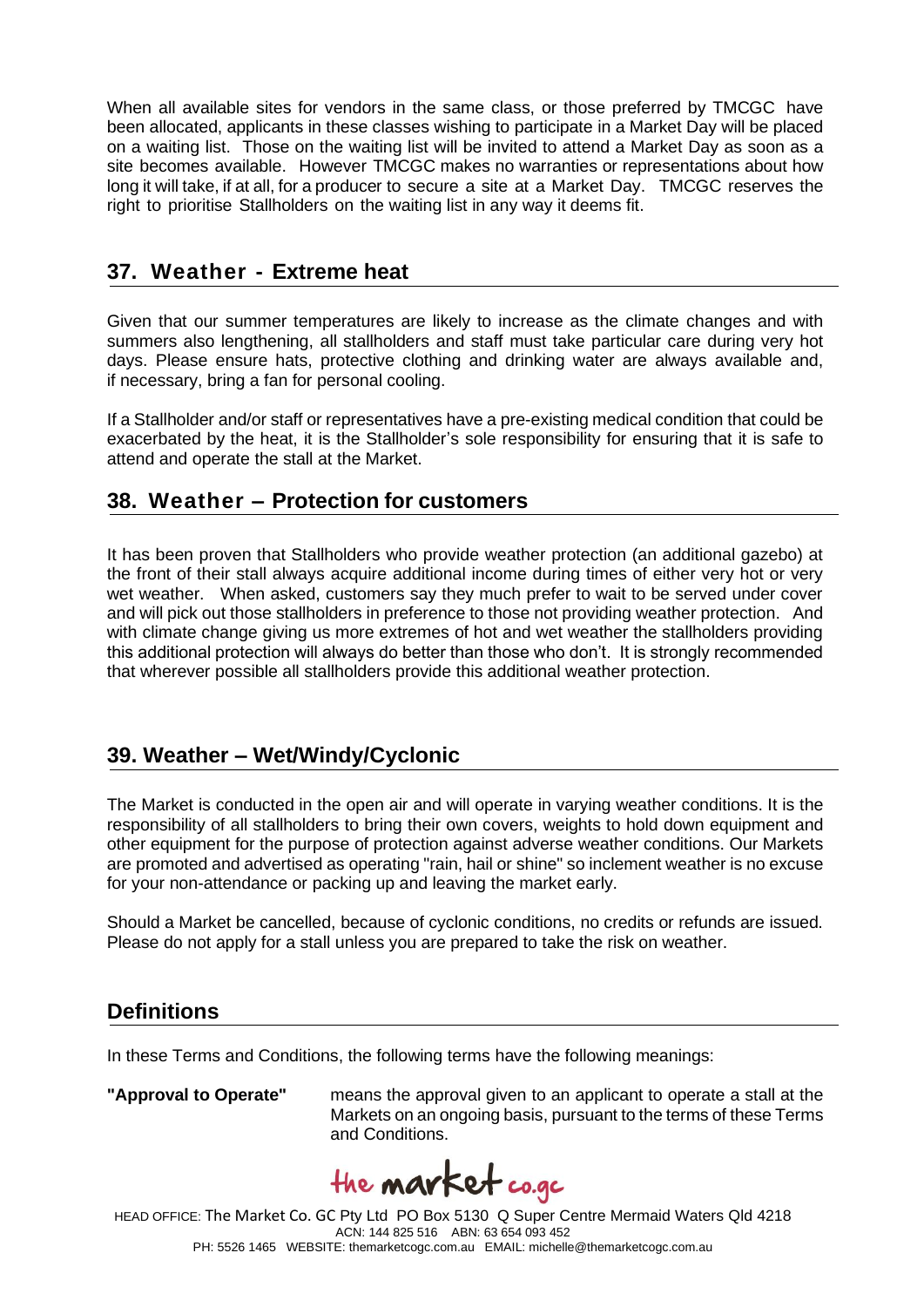| "Business Premises" | means the farm, establishment or premises from which a<br>Stallholder ordinarily operates a business from or produces<br>products.                                                                                                                                                                                                                                                                                                                                                        |
|---------------------|-------------------------------------------------------------------------------------------------------------------------------------------------------------------------------------------------------------------------------------------------------------------------------------------------------------------------------------------------------------------------------------------------------------------------------------------------------------------------------------------|
| "Distributor"       | means anyone who accesses additional produce from producers<br>in their district or from producers with whom they have a long-<br>standing or on-going business relationship.                                                                                                                                                                                                                                                                                                             |
| "Force Majeure"     | means any unforeseen or unavoidable event or incident including<br>but not limited to war, riot, fire, flood, hurricane, cyclone, typhoon,<br>earthquake, lightning, explosion, strikes, lockouts, slowdowns,<br>prolonged shortage of energy supplies, pandemic or virus, an act<br>of local governments or instrumentalities, state or governmental<br>action prohibiting or impeding any party from performing its<br>respective obligations under these General Terms and Conditions. |
| "Market Day"        | means any date on which one of our Markets operates.                                                                                                                                                                                                                                                                                                                                                                                                                                      |
| "Producer"          | means farmers, primary producers, home gardeners, gourmet food<br>products and artisan suppliers who grow and produce their own<br>products.                                                                                                                                                                                                                                                                                                                                              |
| "Reseller"          | means purchasing of product from another Market, wholesaler or<br>wholesale distribution centre for resale on Market Day. This is<br>strictly prohibited without the prior written approval of TMCGC.                                                                                                                                                                                                                                                                                     |
| "Stallholders"      | means any individual or corporate entity (including their employees,<br>representatives, contractors and agents) that has an Approval to<br>Operate at any Market, whether or not they are a stallholder prior<br>to or following the date of these Terms and Conditions, (and<br>individually a 'Stallholder').                                                                                                                                                                          |
| "Stall Fees"        | means the fees charged to a Stallholder for securing a Stall Site<br>at a Market.                                                                                                                                                                                                                                                                                                                                                                                                         |
| "Stall Site"        | means the site, assigned to a Stallholder, where the Stallholder<br>operates its stall at a Market.                                                                                                                                                                                                                                                                                                                                                                                       |
| "TMCGC"             | means The Market Co. GC Pty Limited, YLM Gold Coast Pty<br>Limited, Your Local Markets Pty Limited, Queensland Farmers<br>Markets Pty Limited, My Local Markets Pty Limited and includes<br>trading names such as Farmers Markets Australia, Bundall<br>Farmers' Markets, Palm Beach Farmers' Markets, Miami Farmers'<br>Market, Night Bites Market and includes all employees, agents,<br>contractors engaged in the business of TMGCC.                                                  |

#### **ACKOWLEDGEMENT OF COUNTRY**

The Market Co. GC respectfully acknowledges the traditional custodians and owners of the land on which our Farmers' Markets are located in south-east Queensland and recognizes their continuing connection to land, waters and community. We pay our respects to them and their culture and to Elders both past, present and emerging. Always was, always will be.

the **market** co.gc